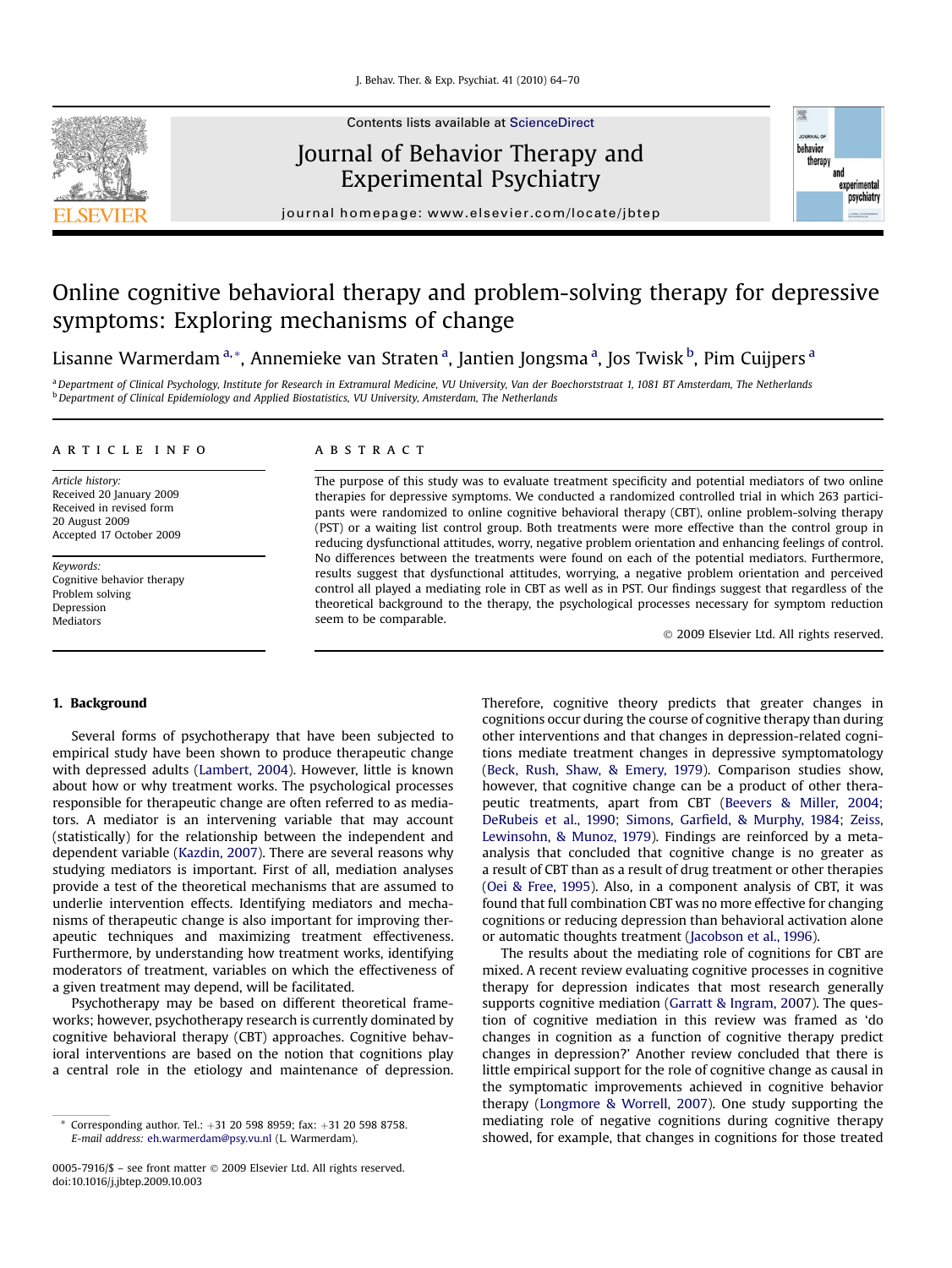with cognitive therapy predicted changes in depressive symptoms, while this was not the case for those who received pharmacotherapy [\(DeRubeis et al., 1990\)](#page-6-0). In adults at risk for depression, changes in cognitions appear to mediate changes in depressive symptom level ([Allart-van Dam, Hosman, Hoogduin, & Schaap,](#page-5-0) [2003; Munoz et al., 1995](#page-5-0)). In another study, it was found that an extreme responding style on cognitive measures predicted early relapse in residual depression, rather than the specific content of cognitions ([Teasdale et al., 2001\)](#page-6-0). According to the authors this is indicative of a ''black and white'' thinking style that both mediates relapse and responds differentially to treatment with cognitive therapy. A further study suggests that problem-solving appraisal might play a mediating role in CBT for depression reduction [\(Chen,](#page-6-0) [Jordan, & Thompson, 2006](#page-6-0)).

Another perspective for examining depression has been the problem-solving framework that states that depression can be activated by the interaction of stressful events and/or problems and various problem-solving deficits [\(Nezu,1987](#page-6-0)). Hence, if people learn new skills to cope with their problems it is assumed that their symptoms will improve. Problem-solving therapy (PST) is a treatment, in which the role of the patient in getting better is emphasized. Patients are trained to regain a sense of control of their live ([Mynors-Wallis, 2005\)](#page-6-0).

Does problem-solving work by learning problem-solving techniques and regaining control? The literature aimed at establishing empirical evidence for the theoretical underpinning of PST is very scarce and shows mixed results. For example, one study reported that PST did not result in a quicker or greater resolution of the patients' perception of the severity of their problems or in a greater sense of perceived control and self-control compared with medication ([Mynors-Wallis, 2002\)](#page-6-0). Other studies did demonstrate an association between improvements in problem-solving ability, a more internal locus of control and improvement in depression ([Alexopoulos, Raue, & Arean, 2003; Arean et al., 1993; Nezu, 1986;](#page-5-0) [Nezu & Perri, 1989\)](#page-5-0).

There are, however, no studies that evaluate the role of cognitions as a mediator for PST and the role of problem-solving skills as a mediator for CBT. In fact, it is argued that several therapies for depression, although not specifically based on problem-solving principles, may in fact serve to actually increase patients' problemsolving skills, e.g. by including a truncated version of problemsolving therapy. For example, providing social skills training as part of a CBT programme to depressed patients may also serve to increase patients' problem solving by providing alternative methods of interacting with others. And cognitive techniques may serve to help depressed persons better define and formulate problem situations, as well as to decrease the cognitive distortions that might inhibit effective problem-solving attempts ([Nezu, 1987\)](#page-6-0).

Until now, no studies have evaluated which psychological processes are responsible for the therapeutic change in Internetbased self-help. Internet-based self-help has been found to be effective in the treatment of depression ([Spek et al., 2007](#page-6-0)). Just as in face-to-face therapy, it is currently dominated by CBT approaches. Insight into the active mechanisms of Internet-based self-help is important as the Internet is becoming an increasingly valuable medium and an effective way for treating different kinds of psychological disorders. This study is aimed at examining potential mediators during Internet-based therapy for depressive symptoms.

In the current study, we compared online PST and online CBT with a waiting list control group for participants with depressive symptoms. In a previous paper, we demonstrated that both therapies are effective in reducing depressive symptoms. No significant differences in effectiveness between the two self-help interventions were found [\(Warmerdam, van Straten, Twisk, Riper, &](#page-6-0) [Cuijpers, 2008\)](#page-6-0). The comparison of the two treatments based on two different theoretical frameworks, allows us to compare the ways in which these treatments work by studying possible mediating variables. We tested whether four treatment-specific factors would account for the depression-reducing effects of the CBT and PST interventions, compared with a waiting list control group. The treatment-specific behaviors included dysfunctional attitudes, worrying, diverse problem-solving skills and perceived control. We further examined the temporal patterns of change in potential mediators and depressive symptomatology for all groups.

## 2. Method

## 2.1. Participants

A comprehensive description of the participants and the procedures can be found in ([Warmerdam, van Straten, & Cuijpers,](#page-6-0) [2007\)](#page-6-0). Participants were recruited through advertisements in daily and weekly newspapers and via the Internet. All adults aged 18 years and older with depressive symptoms willing to participate in a self-help course, were eligible for this study. The main inclusion criterion was the presence of depressive symptoms as indicated by a score of 16 or more on the Center of Epidemiologic Studies Depression – Scale (CES-D) [\(Bouma, Ranchor, Sanderman, & Van](#page-6-0) [Sonderen, 1995\)](#page-6-0). Other inclusion criteria were: sufficient knowledge of the Dutch language, Internet access and having an e-mail address. No exclusion criteria were defined.

A total of 263 participants were randomized to one of the three conditions: Internet-based CBT  $(n = 88)$ , internet-based PST  $(n = 88)$  and a waiting list control group (WL,  $n = 87$ ).

### 2.2. Interventions

#### 2.2.1. PST

Our PST intervention is a Dutch adaptation of Self-Examination Therapy from Bowman [\(Bowman, Scogin, & Lyrene, 1995\)](#page-6-0). We added more information, examples, exercises and forms. PST consisted of three steps. First the subjects described what really matters to them. Second they wrote down their current worries and problems. They divided these problems into three categories (a) unimportant problems (problems unrelated to the things that matter to them), (b) solvable problems, and (c) problems which cannot be solved (e.g. the loss of a loved one). For each of these three types of problem a different strategy is proposed to solve the problems or to learn to cope with the unimportant and unsolvable ones. The core element of PST is to address the solvable problems by the following six-step procedure: describing the problem, brainstorming, choosing the best solution, making a plan for carrying out the solution, actually carrying out the solution, evaluation. During the third and the last step, the subjects made a plan for the future in which they described how they will try to accomplish those things that matter most to them. The course took 5 weeks and consisted of one lesson a week.

## 2.2.2. CBT

The CBT intervention was developed by the Trimbos Institute – The Netherlands Institute of Mental Health and Addiction. This intervention is based on the ''Coping with Depression'' course (CWD) [\(Lewinsohn, Antonuccio, Breckenridge, & Teri, 1984\)](#page-6-0), Dutch version ([Cuijpers, Bonarius, & Van den Heuvel, 1995\)](#page-6-0). CWD is a highly structured psycho-educational form of cognitive behavior therapy for depression. Theoretically, this course is based on the social learning theory according to which depression is associated with a decrease in pleasant and an increase in unpleasant personenvironment interactions. People's problems are viewed as behavioral and cognitive patterns which can be unlearned or relearned.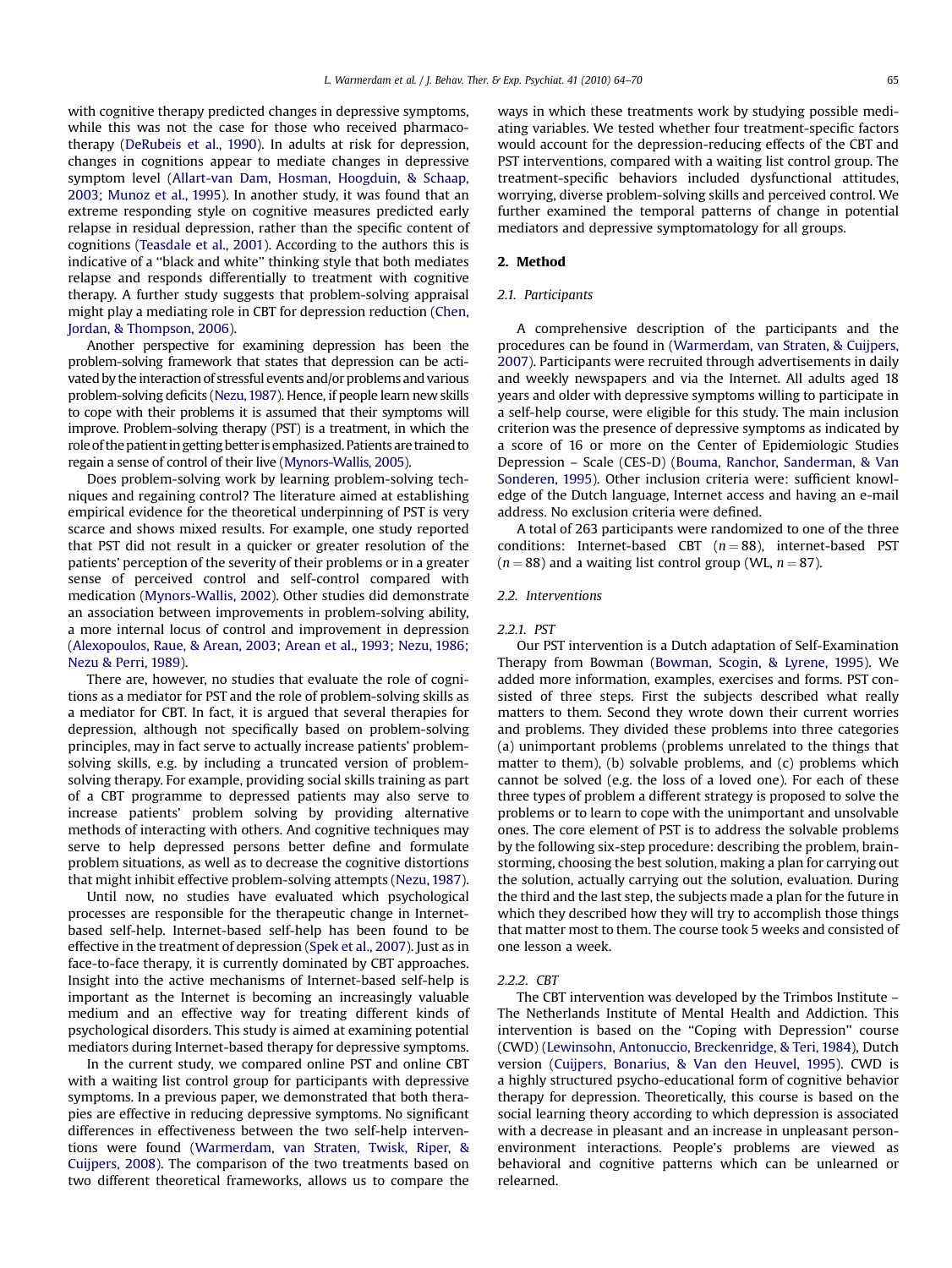Like CWD, CBT in this study included psycho-education and focused on skills such as relaxation, cognitive restructuring (including worrying), social skills and how to increase the number of pleasant events. The intervention made use of text, exercises, audio and video fragments. CBT consisted of eight lessons, one lesson a week. Twelve weeks later, a follow-up lesson took place.

#### 2.2.3. Support

Subjects in both intervention were supported through e-mail during the intervention period by e-mail. Support was directed at helping the participant to work through the intervention, and not at developing a therapeutic relationship, or giving direct or individual advice on how to cope with depressive symptoms or other problems. The content of the feedback consisted of three aspects: showing empathy by acknowledging that the coach had read the assignments; being positive by giving compliments on what the participant had done; and giving suggestions on how to continue with the course. Every week, a standardized e-mail was sent to the participants. This e-mail communicated the lesson of that week and the date on which the assignments were to be sent to their coach. Participants received feedback within three working days. The average therapist time spent on each participant for providing feedback and answering questions via e-mail is estimated at 20 minutes per week.

## 2.3. Outcome measures

All participants were contacted for outcome assessments at 5 and 8 weeks after the start of the interventions. All questionnaires were administered online.

#### 2.3.1. Depressive symptoms

The Center for Epidemiological Studies Depression Scale (CES-D, Dutch version; ([Bouma et al., 1995\)](#page-6-0) was the primary outcome measure for depressive symptoms. The CES-D is widely used for identifying people with depressive symptomatology. The CES-D consists of 20 items and the total score varies between 0 and 60 with higher scores indicating more depression.

#### 2.3.2. Dysfunctional cognitions

The Dysfunctional Attitudes Scale (DAS) is a 40-item self-report measure designed to assess cognitive vulnerability to depression ([Weismann, 1979\)](#page-6-0). The DAS is one of the most widely used questionnaires to measure cognitions in relation to depression. Scores range from 40 to 280. The Dutch version of the DAS showed good reliability and satisfactory validity ([Raes, Hermans, Van den Broeck,](#page-6-0) [& Eelen, 2005](#page-6-0)).

## 2.3.3. Worrying

Worrying was measured by the Penn State Worry Questionnaire (PSWQ). The PSWQ ([Meyer, Miller, Metzger, & Borkovec, 1990\)](#page-6-0) is a 16-item self-report inventory. Scores range from 16 to 80 with higher scores representing more worry. De PSWQ showed good reliability in normal and clinical populations [\(Kerkhof et al., 2000\)](#page-6-0).

#### 2.3.4. Problem-Solving skills

The Social Problem-Solving Inventory-Revised (SPSI-R) developed by D'Zurilla, was used for measuring problem-solving skills. This questionnaire was designed to measure people's ability to resolve problems of everyday living. The SPSI-R contains 52 items and consists of the following five scales: Positive Problem Orientation (PPO), Negative Problem Orientation (NPO), Rational Problem Solving (RPS), Impulsivity/Carelessness Style (ICS) and Avoidance Style (AS). Alphas for these five scales ranged from 0.76 to 0.92 and test–retest reliability ranged from 0.72 to 0.88 [\(D'Zur](#page-6-0)[illa, Chang, Nottingham, & Faccini, 1998](#page-6-0)).

#### 2.3.5. Perceived control

We assessed perceived control with the Mastery Scale [\(Pearlin &](#page-6-0) [Schooler, 1978](#page-6-0)). This scale has 7 items regarding how much an individual perceives having control over things in his or her life. Items are rated on a 4-point scale with higher scores indicating greater perceived control. The questionnaire has good psychometric properties [\(Pearlin et al., 1978](#page-6-0)).

## 2.4. Statistical analysis

Baseline differences in demographic and potential mediators were investigated using Chi-square tests, t-tests and analysis of variance (ANOVA). Attrition was defined as completing none or one of the two post-treatment measures.

Mediated treatment effects were assessed following the traditional requirements for testing mediation ([Baron & Kenny, 1986\)](#page-6-0). First, treatment condition should predict change in the outcome. Second, treatment condition should predict change in the potential mediator. Third, change in the mediator should be significantly associated with change in the outcome. Fourth, the effect of treatment condition on change in the outcome should be attenuated when change in the mediator is statistically controlled. The last two steps are estimated in the same equation. The Sobel test was used to ascertain whether the indirect effect from condition to depression differed significantly from zero.

Mediation analyses were performed using Linear Mixed Modeling (LMM) and based on the intention-to-treat sample. LMM includes incomplete cases in the analysis and employs restricted maximum likelihood estimation to calculate parameter estimates. LMM assumes that missing data are missing at random. Time was treated as a continuous covariate. Treatment condition was included as a fixed effect and the intercept as a random effect. We used the 8 weeks measurement as the post-treatment assessment for both CBT and PST. Alpha was set at 0.05. Between-group effect sizes were calculated according to Cohen's d. Effect sizes of 0.8 can be assumed to be large, while effect sizes of 0.5 are moderate, and effect sizes of 0.2 are small [\(Cohen, 1988\)](#page-6-0). Reported effect sizes are based on participants who completed questionnaires.

We examined the relationship between early change in the potential mediators and subsequent change in depression. The 5 weeks measurement represented mid-treatment. Therefore, we computed change scores in depression scores from mid-treatment to post-treatment and we computed change scores in the mediator between baseline and mid-treatment. For each mediator, we used multiple regression to predict late change in depression from early change in the mediator.

## 3. Results

#### 3.1. Participants

The average age of the participants at baseline was 45 years  $(SD = 12.1)$ . Most participants were female (71%) and the majority (91%) had been educated at a medium or higher level. Almost all participants were Dutch (92%). There were no statistically significant differences between the three groups with respect to the demographics. The mean score of the participants on the CES-D at baseline was 31.7 (SD: 7.5, median: 31.0). There were no statistically significant differences between the three groups at baseline with respect to depressive symptoms or potential mediators [\(Table 1](#page-3-0)).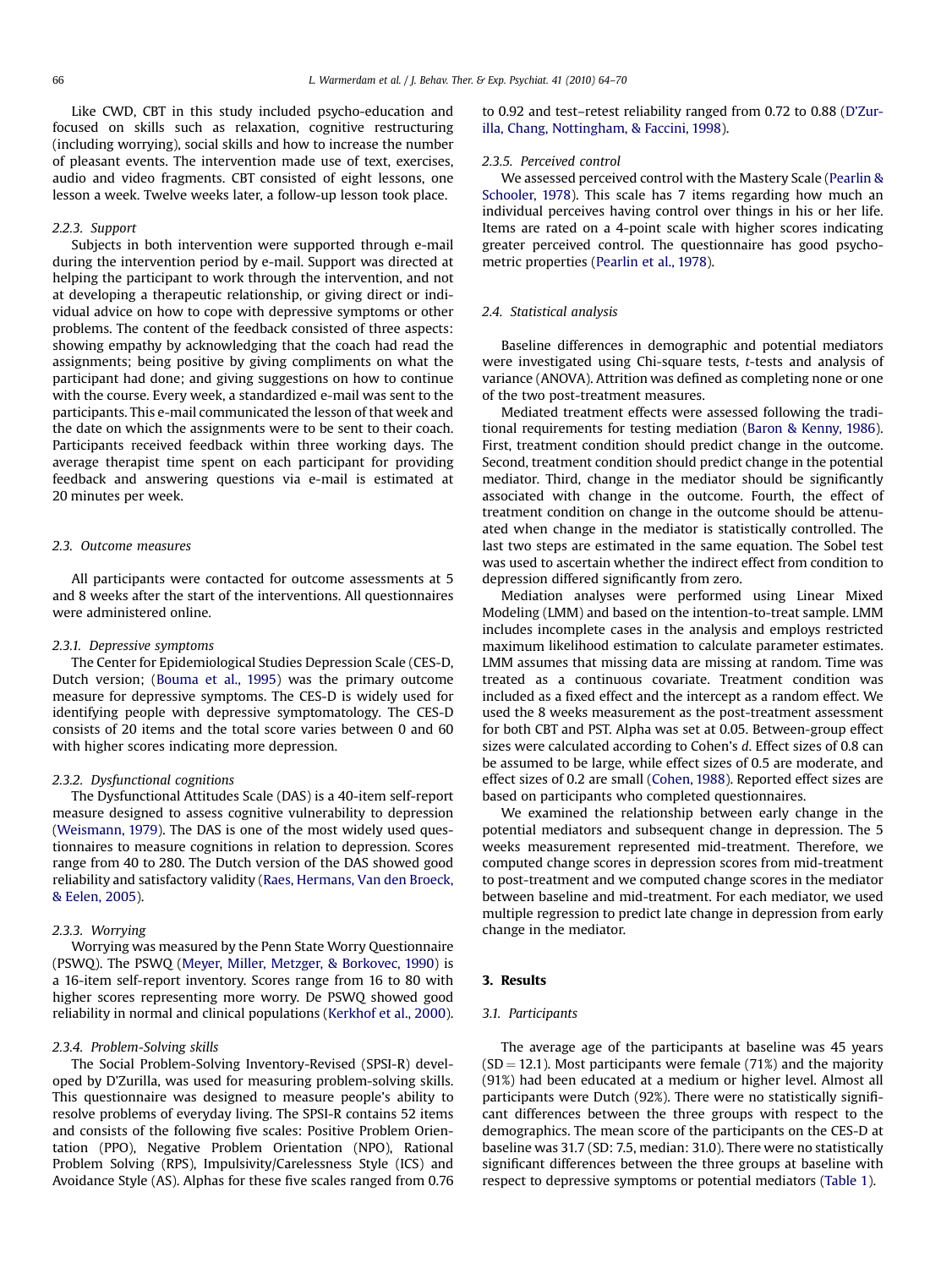<span id="page-3-0"></span>Table 1 Descriptive statistics at each assessment.

| Variable and treatment       | baseline |           |    | 5 weeks |           |    | 8 weeks |           |    |
|------------------------------|----------|-----------|----|---------|-----------|----|---------|-----------|----|
| condition                    | M        | <b>SD</b> | N  | M       | <b>SD</b> | N  | M       | <b>SD</b> | N  |
| Depression                   |          |           |    |         |           |    |         |           |    |
| <b>CBT</b>                   | 31.2     | 7.5       | 88 | 22.8    | 9.2       | 61 | 19.0    | 9.8       | 51 |
| <b>PST</b>                   | 31.9     | 7.4       | 88 | 19.6    | 9.1       | 52 | 19.8    | 10.0      | 51 |
| WL                           | 32.1     | 7.5       | 87 | 25.2    | 9.2       | 71 | 25.0    | 11.4      | 71 |
| Dysfunctional attitudes      |          |           |    |         |           |    |         |           |    |
| <b>CBT</b>                   | 152.5    | 30.6      | 85 | 131.9   | 31.7      | 59 | 127.7   | 33.5      | 51 |
| <b>PST</b>                   | 159.7    | 37.0      | 88 | 130.7   | 33.2      | 51 | 128.5   | 32.3      | 51 |
| <b>WL</b>                    | 153.8    | 33.4      | 85 | 148.0   | 35.4      | 70 | 145.1   | 37.3      | 69 |
| Worrying                     |          |           |    |         |           |    |         |           |    |
| <b>CBT</b>                   | 58.2     | 10.1      | 83 | 50.6    | 15.0      | 58 | 46.1    | 14.3      | 50 |
| <b>PST</b>                   | 59.5     | 11.1      | 85 | 42.8    | 13.1      | 49 | 45.8    | 14.0      | 50 |
| <b>WL</b>                    | 61.8     | 11.4      | 84 | 56.8    | 15.3      | 67 | 56.3    | 14.9      | 66 |
| Perceived control            |          |           |    |         |           |    |         |           |    |
| <b>CBT</b>                   | 22.7     | 3.8       | 83 | 20.5    | 4.6       | 58 | 19.7    | 4.1       | 50 |
| <b>PST</b>                   | 23.3     | 4.2       | 85 | 19.9    | 4.6       | 49 | 20.0    | 4.6       | 50 |
| WL                           | 23.2     | 3.8       | 84 | 22.5    | 4.2       | 67 | 22.9    | 4.2       | 65 |
| Positive problem orientation |          |           |    |         |           |    |         |           |    |
| <b>CBT</b>                   | 8.8      | 2.9       | 82 | 9.6     | 3.0       | 58 | 9.7     | 2.9       | 50 |
| <b>PST</b>                   | 9.1      | 3.3       | 85 | 10.4    | 2.9       | 50 | 10.4    | 3.1       | 50 |
| <b>WL</b>                    | 8.6      | 2.4       | 85 | 9.0     | 3.0       | 67 | 8.8     | 2.8       | 66 |
| Negative problem orientation |          |           |    |         |           |    |         |           |    |
| <b>CBT</b>                   | 23.4     | 6.0       | 82 | 20.1    | 6.5       | 58 | 18.0    | 6.6       | 50 |
| <b>PST</b>                   | 23.3     | 7.1       | 85 | 17.7    | 6.8       | 49 | 16.6    | 5.9       | 50 |
| <b>WL</b>                    | 23.8     | 6.0       | 85 | 21.7    | 6.7       | 67 | 21.4    | 7.1       | 66 |
| Rational problem solving     |          |           |    |         |           |    |         |           |    |
| <b>CBT</b>                   | 37.1     | 11.8      | 82 | 38.7    | 11.2      | 58 | 38.0    | 11.9      | 50 |
| <b>PST</b>                   | 39.9     | 11.2      | 85 | 44.1    | 12.3      | 49 | 43.7    | 10.5      | 50 |
| WI.                          | 37.0     | 10.2      | 85 | 37.9    | 10.6      | 67 | 37.7    | 11.1      | 66 |
| Avoidance                    |          |           |    |         |           |    |         |           |    |
| <b>CBT</b>                   | 13.4     | 5.5       | 82 | 11.4    | 4.8       | 58 | 11.1    | 4.7       | 50 |
| <b>PST</b>                   | 13.1     | 5.6       | 85 | 10.2    | 5.2       | 50 | 9.5     | 4.9       | 50 |
| WI.                          | 13.4     | 5.6       | 85 | 12.3    | 5.4       | 67 | 12.9    | 5.5       | 66 |
| Impulsivity/Carelessness     |          |           |    |         |           |    |         |           |    |
| <b>CBT</b>                   | 17.2     | 6.5       | 82 | 15.8    | 5.4       | 58 | 16.0    | 5.9       | 50 |
| <b>PST</b>                   | 15.7     | 5.8       | 85 | 14.6    | 5.7       | 49 | 14.4    | 6.0       | 50 |
| WL                           | 16.4     | 5.8       | 85 | 15.5    | 5.8       | 67 | 16.3    | 5.9       | 66 |

Abbreviations:  $CBT =$  cognitive behavior therapy,  $PST =$  problem-solving therapy,  $WL = waiting$  list control group.

#### 3.2. Treatment adherence and attrition

Of those participants assigned to CBT, 63 (71.6%) participants completed at least half of the intervention while 34 (38.6%) completed the whole course. With PST, 49 (55.7%) participants completed three or more sessions and 33 (37.5%) finished the whole course.

Attrition rates for the full sample were 30% at 5 weeks and 34% at the 8 weeks assessment. Reasons for the high level of attrition were unknown. Some participants dropped out because of other treatment, feeling better, lack of time, and problems understanding the computer program. The majority did, however, not specify any reason. Attrition rates were lower in the control group than in both intervention groups at all assessments ( $t_{5wk}$ WL: 18%,  $n = 16$ ,  $t_{5wk}$  CBT: 31%,  $n = 27$ ,  $t_{5wk}$  PST: 41%,  $n = 36$ ,  $\chi^2(2,$ 263) = 10.58, p = 0.01;  $t_{8wk}$  WL: 18%, n = 16,  $t_{8wk}$  CBT: 42%, n = 37, t<sub>8wk</sub> PST: 42%,  $n = 37$ ,  $\chi^2(2, 263) = 14.47$ ,  $p = 0.001$ ). Responders were more likely to have been born in the Netherlands (95%,  $n = 161$ ) than non-responders (87%,  $n = 82, \chi^2(1, 263) = 5.55,$  $p = 0.02$ ), they were older (46.6 compared to 41.9 years,  $t(259) = -2.91$ ,  $p = 0.004$ ), and had lower scores at baseline on negative problem orientation  $(t(250) = 2.10, p = 0.037)$  and avoidance style  $(t(250) = 2.99, p = 0.003)$ .

#### 3.3. Association between treatment and depression

As previously reported, CBT and PST participants reported greater reductions from baseline to post-treatment in CES-D scores (CBT:  $d = 0.54$ , PST:  $d = 0.47$ ) than WL participants ([Warmerdam](#page-6-0) [et al., 2008\)](#page-6-0). Thus, the first requirement for a test of mediation was fulfilled.

#### 3.4. Association between treatment and mediating variables

According to the second step, treatment condition should predict change in the potential mediator. First, we assessed the difference between each of the interventions and the waiting list (Table 2). Participants who received either CBT or PST improved more than participants on the waiting list on dysfunctional attitudes, worrying, perceived control and a negative problem orientation.

No differences were found between any of the interventions and the waiting list condition on rational problem solving and impulsivity/carelessness. For positive problem orientation and avoidance style, the results showed that only PST participants improved significantly more than the waiting list participants. Furthermore, no differences were found between CBT and PST on each of the potential mediating variables.

## 3.5. Association between treatment and depression after controlling for mediating variables

The last two steps of mediation involved regressing depression scores on possible mediators and treatment condition to assess whether the effect of treatment condition on depression scores was significantly attenuated after controlling for the mediator. [Table 3](#page-4-0) summarizes regression coefficients of the interaction between condition and time after adding one of the potential mediators.

#### Table 2

| Estimated effects from baseline to 8 weeks on potential mediators. |  |  |  |  |
|--------------------------------------------------------------------|--|--|--|--|
|--------------------------------------------------------------------|--|--|--|--|

| Variable                     |         | Group $\times$ Time |                  |                       |  |  |  |
|------------------------------|---------|---------------------|------------------|-----------------------|--|--|--|
|                              | $\beta$ | t                   | $\boldsymbol{p}$ | $d(95% \text{ CI})$   |  |  |  |
| Dysfunctional attitudes      |         |                     |                  |                       |  |  |  |
| CBT vs. WL                   | $-2.14$ | $-4.19$             | < 0.001          | $0.50(0.24 - 0.77)$   |  |  |  |
| PST vs. WL                   | $-2.72$ | $-5.30$             | < 0.001          | $0.48(0.23 - 0.74)$   |  |  |  |
| Worrying                     |         |                     |                  |                       |  |  |  |
| CBT vs. WL                   | $-0.83$ | $-3.05$             | 0.002            | $0.71(0.43 - 0.98)$   |  |  |  |
| PST vs. WL                   | $-1.07$ | $-3.92$             | < 0.001          | $0.73(0.45 - 1.00)$   |  |  |  |
| Perceived control            |         |                     |                  |                       |  |  |  |
| CBT vs. WL                   | $-0.32$ | $-3.73$             | < 0.001          | $0.74(0.48 - 1.01)$   |  |  |  |
| PST vs. WL                   | $-0.33$ | $-3.89$             | < 0.001          | $0.67(0.38 - 0.97)$   |  |  |  |
| Positive problem orientation |         |                     |                  |                       |  |  |  |
| CBT vs. WL                   | 0.08    | 1.47                | 0.143            | $0.31(0.04 - 0.58)$   |  |  |  |
| PST vs. WL                   | 0.11    | 1.97                | 0.050            | $0.55(0.26 - 0.84)$   |  |  |  |
| Negative problem orientation |         |                     |                  |                       |  |  |  |
| CBT vs. WL                   | $-0.33$ | $-2.77$             | 0.006            | $0.51(0.24 - 0.79)$   |  |  |  |
| PST vs. WL                   | $-0.42$ | $-3.53$             | < 0.001          | $0.73(0.48 - 0.97)$   |  |  |  |
| Rational problem solving     |         |                     |                  |                       |  |  |  |
| CBT vs. WL                   | 0.09    | 0.48                | 0.630            | $0.03 (-0.27 - 0.32)$ |  |  |  |
| PST vs. WL                   | 0.23    | 1.23                | 0.219            | $0.54(0.28 - 0.80)$   |  |  |  |
| Avoidance                    |         |                     |                  |                       |  |  |  |
| CBT vs. WL                   | $-0.16$ | $-1.83$             | 0.069            | $0.35(0.10 - 0.61)$   |  |  |  |
| PST vs. WL                   | $-0.20$ | $-2.28$             | 0.023            | $0.67(0.40 - 0.94)$   |  |  |  |
| Impulsivity/Carelessness     |         |                     |                  |                       |  |  |  |
| CBT vs. WL                   | $-0.10$ | $-1.08$             | 0.280            | $0.05 (-0.22 - 0.32)$ |  |  |  |
| PST vs. WL                   | $-0.02$ | $-0.17$             | 0.862            | $0.32(0.04 - 0.60)$   |  |  |  |

Abbreviations:  $CBT = cognitive$  behavior therapy,  $PST = problem$ -solving therapy,  $WL = waiting$  list control group.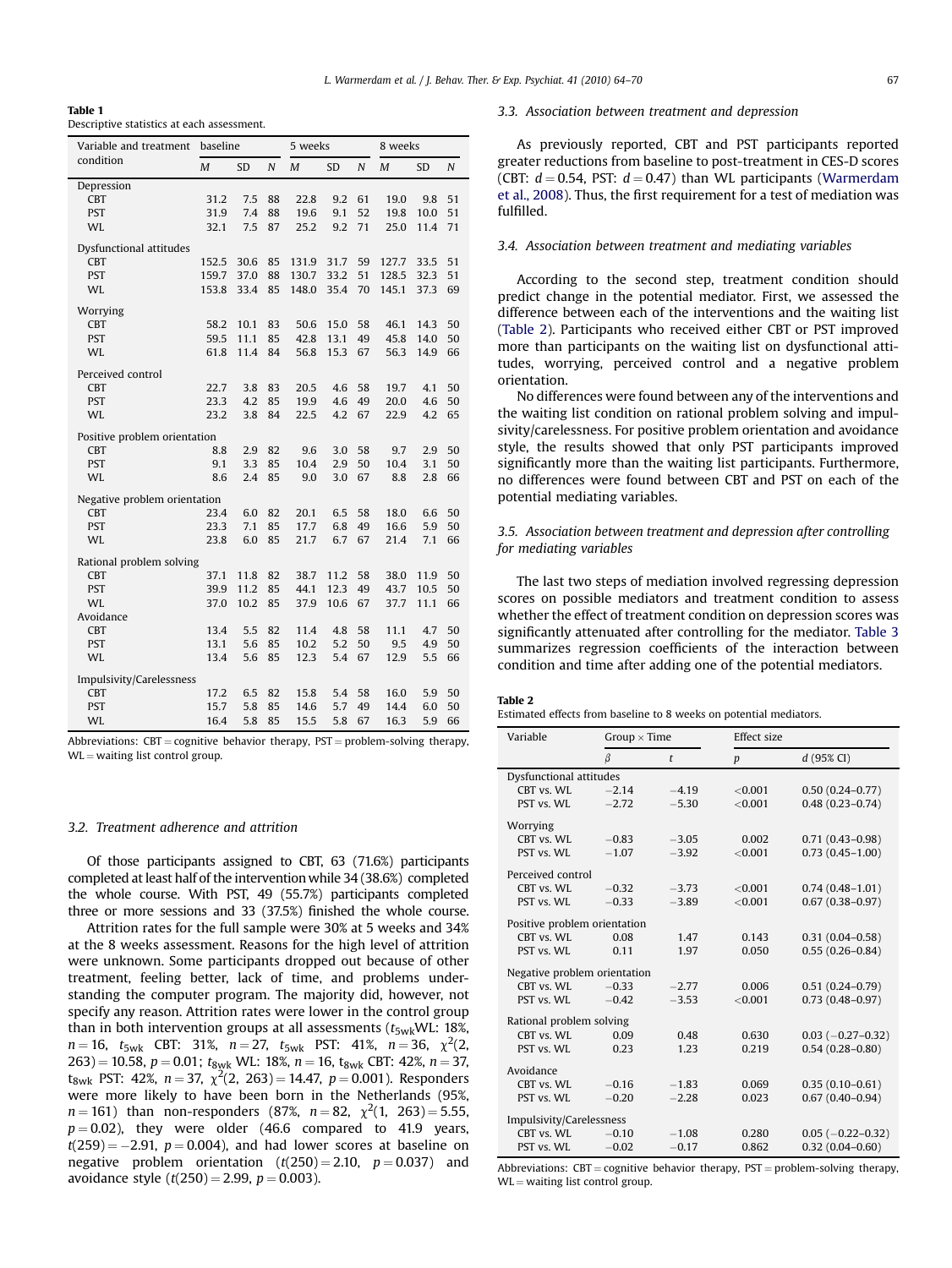#### <span id="page-4-0"></span>Table 3

Regression coefficients for Group  $\times$  Time interaction with depressive symptoms as the dependent variable.

| Potential mediator           | CBT vs. WL          |        | PST vs. WL          |         |  |
|------------------------------|---------------------|--------|---------------------|---------|--|
|                              | Group $\times$ Time |        | Group $\times$ Time |         |  |
|                              | β                   | p      | β                   | p       |  |
|                              | $-0.62$             | <0.001 | $-0.63$             | < 0.001 |  |
| Dysfunctional attitudes      | $-0.30$             | 0.089  | $-0.24$             | 0.188   |  |
| Worrying                     | $-0.27$             | 0.107  | $-0.15$             | 0.377   |  |
| Perceived control            | $-0.25$             | 0.146  | $-0.21$             | 0.230   |  |
| Negative problem orientation | $-0.35$             | 0.041  | $-0.25$             | 0.155   |  |
| Avoidance                    |                     |        | $-0.44$             | 0.018   |  |

Abbreviations:  $CBT =$  cognitive behavior therapy,  $PST =$  problem-solving therapy,  $WL =$  waiting list control group.

For CBT, the Sobel test indicated significant mediation for dysfunctional attitudes (Z =  $-3.96$ ,  $p$   $<$  0.001 ), worrying (Z =  $-3.04$ ,  $p$  = 0.002), perceived control (Z = –3.45,  $p$  < 0.001) and a negative problem orientation (Z  $=-2.71$ ,  $p=0.007$ ). When dysfunctional attitudes was added to the equation, the effect of CBT on depression was no longer significant ( $\beta \!=\! -0.30, p$   $\!=$  0.089). Also worrying and perceived control attenuated the path between treatment and depression (respectively  $\beta = -0.27$ ,  $p = 0.107$  and  $\beta = -0.25$ ,  $p = 0.146$ ). Adding a negative problem orientation still resulted in a significant group  $\times$  time interaction ( $\beta$  =  $-0.35,$   $p$  = 0.041) which means that a negative problem orientation partially mediated the path from treatment to depression.

After these separate analyses for each mediator, we moved on to multiple mediation. We found that when the four mediators were entered simultaneously, the path from dysfunctional attitudes to depression was no longer significant ( $\beta = 0.02$ ,  $p = 0.150$ ) while the other mediators significantly predicted depression (worrying:  $\beta = 0.23$ ,  $p < 0.001$ , perceived control:  $\beta = 0.55$ ,  $p < 0.001$ , negative problem orientation:  $\beta = 0.28$ ,  $p < 0.001$ ). Controlling for worrying, perceived control and a negative problem orientation, reduced the interaction coefficient by 81%, from –0.62 to –0.12. This means that the reduction of depression is mostly explained by improvement in worrying, perceived control and a negative problem orientation.

For PST, the Sobel test indicated significant mediation for dysfunctional attitudes (Z  $=$   $-4.87, p <$  0.001 ), worrying (Z  $=$   $-3.89, p <$  0.001 ), perceived control (Z =  $-3.55$ ,  $p < 0.001$ ), a negative problem orientation (Z =  $-3.41$ , p  $<$  0.001) and avoidance (Z =  $-2.15$ , p = 0.032). After accounting for dysfunctional attitudes the path from group to depression ( $\beta\!=\!-0.24$ ) was no longer significant ( $p\!=\!0.188$ ). Controlling for worrying also resulted in a non-significant group  $\times$  time interaction ( $\beta = -0.15$ ,  $p = 0.377$ ). Adding perceived control and a negative problem orientation to the equation also reduced the effect of PST on depression (respectively  $\beta\!=\!-0.21$ ,  $p\!=\!0.230$  and  $\beta\!=\!-0.25$ ,  $p = 0.155$ ). The effect of PST on depression was partially mediated by avoidance ( $\beta \rm = -0.44$ ,  $p \rm = 0.018$ ).

Multiple mediation showed that worrying, perceived control and a negative problem orientation significantly predicted depression (respectively:  $\beta = 0.24$ ,  $p < 0.001$ ,  $\beta = 0.55$ ,  $p < 0.001$ ,  $\beta = 0.27$ ,  $p < 0.001$ ) while attitudes and avoidance did not (attitudes:  $\beta = 0.02$ ,  $p = 0.154$ , avoidance:  $\beta = 0.03$ ,  $p = 0.693$ ). Adding worrying, perceived control, and a negative problem orientation simultaneously, totally explained the effect of PST (from –0.63 to 0.01).

## 3.6. Relationship early change in potential mediators and late change in depression

To examine the relationship of change in the potential mediators and change in depression, we calculated correlations between these measures. First, we computed correlations between change in depression and change to the specific variables during the first 5 weeks (Table 4). Correlations between depression and each of the specific variables were low to moderate and in the expected direction.

Then we calculated correlations between change to the specific measures during the first 5 weeks and change in depression during the last 3 weeks (Table 4). Most correlations were not significant, except for dysfunctional attitudes during CBT and rational problem solving during PST. Greater decrease in dysfunctional attitudes during the first 5 weeks corresponded with smaller decrease in depressive symptom scores in the last 3 weeks during CBT. As early change in attitudes was negatively related to late depression change, no additional regression analysis was performed. For PST, greater increase in rational problem solving during the first 5 weeks corresponded with greater decrease in depressive symptom scores in the last 3 weeks. Regression analysis showed no significant effect for change in rational problem solving as a predictor for change in depression.

The percentage of improvement occurring in the first 5 weeks was calculated. Of the total improvement in depressive symptoms during CBT, PST and WL, 69%, 100% and 97%, respectively, took place in the first 5 weeks.

## 4. Discussion

The purpose of this study was to contribute to research on mechanisms of change in psychological treatment for depressive symptoms. We compared two theoretically different treatments, online CBT and online PST, with a waiting list control group. The first requirement of testing mediation was met, as we found in a previous study that both treatments were significantly more effective in reducing depression than a waiting list control group ([Warmerdam et al., 2008\)](#page-6-0). The current study showed that both treatments were more effective than the control group in reducing dysfunctional attitudes, worry, negative problem orientation and enhancing feelings of control (second requirement). No differences between the treatments were found. In the third and fourth step of the mediation analysis, we demonstrated that therapeutic change during CBT and PST could be due to changes in attitudes, worry, a negative problem orientation and perceived control. Avoidance also formed a potential mediator for PST.

In view of the fact that both treatments were more effective in reducing dysfunctional attitudes, worry, a negative problem orientation and in increasing feelings of control than the control group, it is not surprising that these target behaviors played a mediational role in both CBT and PST. The results are in line with other studies that supported the role of cognitions and perceived control as a mediating variable ([Alexopoulos et al., 2003; Allart-van](#page-5-0) [Dam et al., 2003; Munoz et al., 1995](#page-5-0)). This study also showed that

| Table 4                                                                     |  |
|-----------------------------------------------------------------------------|--|
| Correlations between change in potential mediator and change in depression. |  |

| Variable                     |            | $\Delta M_{\text{r0}}$ with $\Delta D_{\text{r0}}$ |          | $\Delta M_{\text{r0}t5}$ with $\Delta D_{\text{r5}t8}$ |            |         |  |
|------------------------------|------------|----------------------------------------------------|----------|--------------------------------------------------------|------------|---------|--|
|                              | <b>CBT</b> | <b>PST</b>                                         | WI.      | <b>CRT</b>                                             | <b>PST</b> | WI.     |  |
| Dysfunctional attitudes      | $0.63**$   | $0.50**$                                           | $31**$   | $-0.33^*$ $-0.11$                                      |            | 0.03    |  |
| Worrying                     | $0.59**$   | $0.53**$                                           | $41**$   | $-0.13$                                                | $-0.08$    | $-0.23$ |  |
| Mastery                      | $0.46***$  | $0.50**$                                           | $42**$   | $-0.18$                                                | 0.21       | $-0.21$ |  |
| Negative problem orientation | $0.46***$  | $0.53**$                                           | $51**$   | $-0.14$                                                | $-0.04$    | $-0.10$ |  |
| Positive problem orientation | $-0.19$    | $-0.13$                                            | $-0.22$  | 0.03                                                   | 0.10       | 0.07    |  |
| Rational problem orientation | $-0.20$    | $-0.21$                                            | $-0.27*$ | $-0.07$                                                | $-0.31*$   | 0.04    |  |
| Avoidance                    | $0.34**$   | $0.38**$                                           | 0.23     | 0.09                                                   | $-0.06$    | $-0.16$ |  |
| Impulsivity/Carelessness     | $0.35***$  | 0.08                                               | 0.22     | $-0.03$                                                | $-0.09$    | $-0.07$ |  |

 $\Delta M_{t0t5}$ : change in mediator in the first 5 weeks.  $\Delta D_{t0t5}$ : change in depression in the first 5 weeks.

 $\Delta D_{t5t8}$ : change in depression in the last 3 weeks.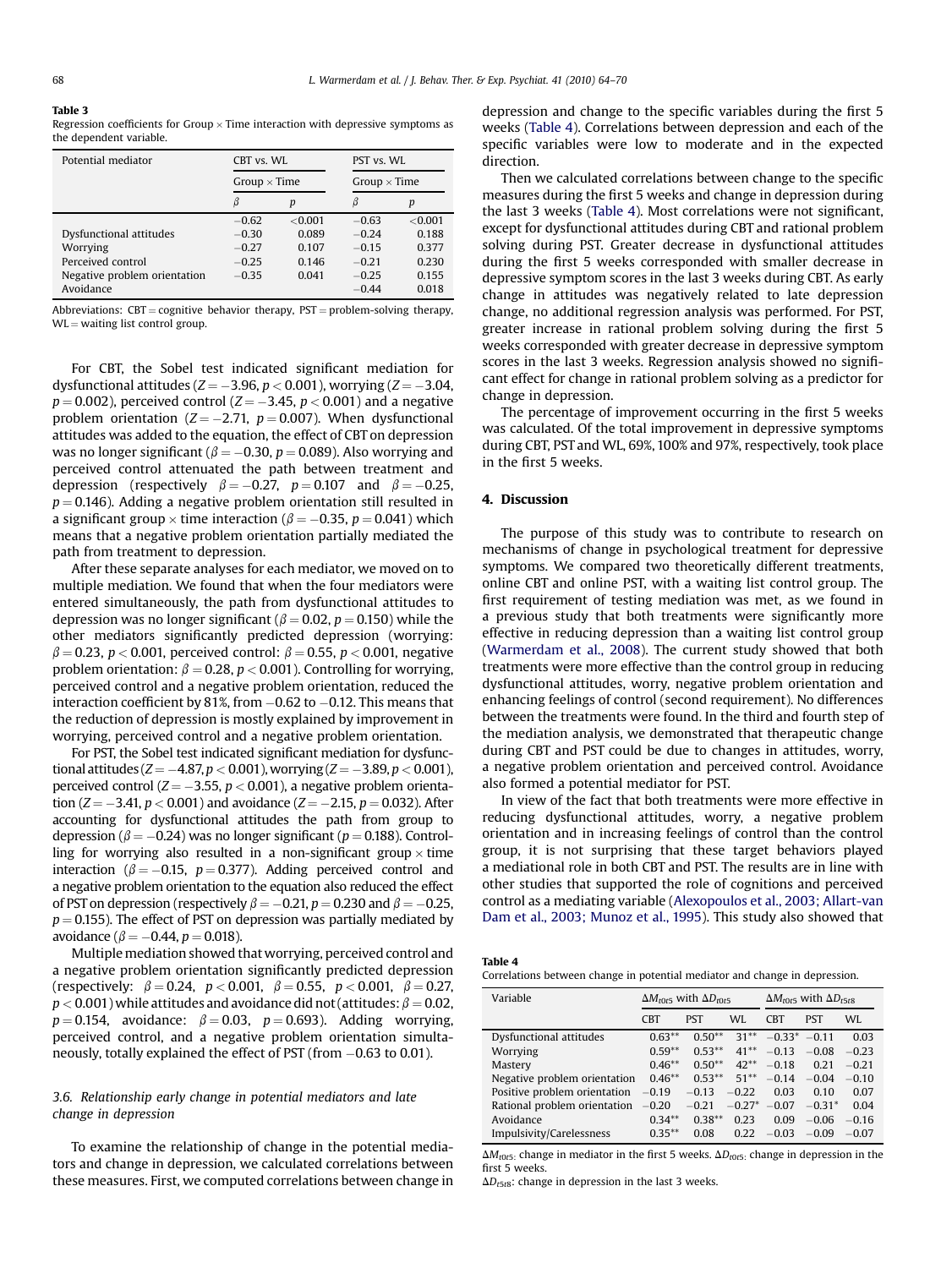<span id="page-5-0"></span>dysfunctional attitudes are a potential mediator for PST and perceived control for CBT – a finding one would not expect when considering the theoretical background of both therapies. Worry and a negative problem orientation are both cognitive processes and negatively affect-laden which could explain their possible mediating role.

How to explain that we found the same mediators for both treatments from a theoretical point of view? One possibility is that the changes in mediators are proxies for another process that leads to changes in depression. These processes could be common nonspecific therapy factors, like expectations and credibility about the therapy. These processes could also be other, more fundamental, cognitive processes for which the exact constructs needs to be defined. Bandura's article on self-efficacy is also relevant in this context. Bandura argued that changes achieved by different forms of treatment, derive from a common cognitive mechanism, i.e., selfefficacy expectations. Expectations of self-efficacy are assumed to affect both initiation and persistence of coping behavior resulting in psychological changes ([Bandura, 1977](#page-6-0)).

Inferring from the work of [Borkovec, Newman, Pincus, and Lytle](#page-6-0) [\(2002\),](#page-6-0) another possibility is that the different components of CBT and PST work on different aspects of depression. Depression consists of interacting physiological, affective, behavioral, and cognitive aspects. Any treatment which effectively targets one of these aspects may lead to a change in all of them [\(Borkovec et al.,](#page-6-0) [2002\)](#page-6-0). For example, CBT in this study works directly on the behavioral and the cognitive aspects thereby leading to change in affective and physiological aspects which eventually results in change in the outcome. Likewise, PST produces change in the behavioral aspects but also leads to corresponding changes in the cognitive, affective and physiological aspects, resulting in depression change.

If all the mediators were considered at the same time, only worry, perceived control and a negative problem orientation remained significant mediators of the effect of both CBT and PST on depressive symptoms. This implies that the change of attitudes may not have such a strong impact on depression as the change in worry, feelings of control and a negative view of problem solving. This assumes that all constructs were measured well. However, the removal of dysfunctional attitudes from the final model could be a statistical artefact due to differences in psychometric properties of the measures. It should also be noted that in practice these different psychological mechanisms change simultaneuously making it difficult to analyse the effect of one mediator while keeping the other mediators constant.

The finding that early change in dysfunctional thinking was negatively related with late depression change is remarkable but understandable. As most of the improvement in depressive symptoms took place during the first 5 weeks, there was not much improvement to be left for the last 3 weeks. The rapid improvement in depressive symptoms at the start of treatment is in line with previous research ([Ilardi & Craighead, 1994](#page-6-0)). The present findings are, however, inconsistent with ([DeRubeis et al., 1990](#page-6-0)) who found that changes from intake to mid-treatment on three of the four cognitive measures (one of which was the DAS) predicted reductions in depression scores from mid-treatment to the end of cognitive treatment. The difference in results could be explained by the timing of the mid-treatment assessment which was being conducted later in our study (at 5 weeks, while mid-treatment represented 4 weeks). The length of the treatment could also be an explanation, as there is more time to improve with longer treatments.

There are some limitations that should be noted. An important limitation is that with our design we cannot differentiate between cause and effect. Thus, skill changes could be mediators or could simply be symptoms of depression reflective of the multidomain improvements associated with reduced depression levels. A more rigorous test of mediation would require that changes in the specific variables temporally precede changes in the outcome variables. Also for CBT, the measurement at 5 weeks was too late to assess whether changes in mediators preceded changes in depression. Most of the improvement in depression had already taken place at 5 weeks.

The second limitation concerns the measured variables. All measures are self-reported and we didn't assess other possible mediators like automatic thoughts, social skills, activity level, nonspecific variables and variables related to the treatment format. For example, [Persons & Burns \(1985\)](#page-6-0) reported that changes in mood across individual psychotherapy sessions were strongly correlated with changes in automatic thoughts during sessions. It's recommended that future trials should measure more possible mediators and depression outcomes repeatedly across time to assess whether changes in mediators temporally precede changes in the outcome variable.

Another limitation concerns attrition. The high attrition rate is a general problem in Internet interventions ([Eysenbach, 2005\)](#page-6-0). We could find no indications for selection bias since we could not demonstrate clear baseline differences on the clinical outcome measures between participants who completed questionnaires and participants who did not [\(Warmerdam et al., 2008](#page-6-0)). The bias that may have been introduced was accounted for by performing maximum likelihood estimation for missing data which is a highly recommend method ([Schafer & Graham, 2002\)](#page-6-0).

Two of the strengths of this study were the measurement of more diverse potential mediators and the measurement at 5 weeks to analyze temporal changes of potential mediators and depression. Most studies that attempt to uncover mediation focus on cognitive variables, especially dysfunctional attitudes and automatic thoughts. This study evaluated dysfunctional attitudes but also worry, perceived control and various problem-solving skills. Regarding the mid-treatment assessment during CBT, this evaluation gave some insight into the temporal changes of depression over time. However, to test whether changes in mediators precede changes in depression, requires the assessment of both mediators and outcome variables at the beginning of the treatment.

In sum, this study showed that both online CBT and online PST have significant effects on dysfunctional attitudes, worry, a negative problem orientation and perceived control, with low to moderate effect sizes. We found no evidence that online therapies based on different theoretical backgrounds work through different psychological mechanisms. What exactly the working mechanisms are for online CBT and PST remain to be solved. It's recommended that future studies focus more on non-specific factors as most of the improvement takes place in the early stages of treatment.

#### Acknowledgements

This study is funded by the Faculty of Psychology and Education of the VU University, Amsterdam.

## References

- Alexopoulos, G. S., Raue, P., & Arean, P. (2003). Problem-solving therapy versus supportive therapy in geriatric major depression with executive dysfunction. American Journal of Geriatric Psychiatry, 11(1), 46–52.
- Allart-van Dam, E., Hosman, C. M. H., Hoogduin, C. A. L., & Schaap, C. P. D. R. (2003). The coping with depression course: short-term outcomes and mediating effects of a randomized controlled trial in the treatment of subclinical depression. Behavior Therapy, 34, 381–396.
- Arean, P. A., Perri, M. G., Nezu, A. M., Schein, R. L., Christopher, F., & Joseph, T. X. (1993). Comparative effectiveness of social problem-solving therapy and